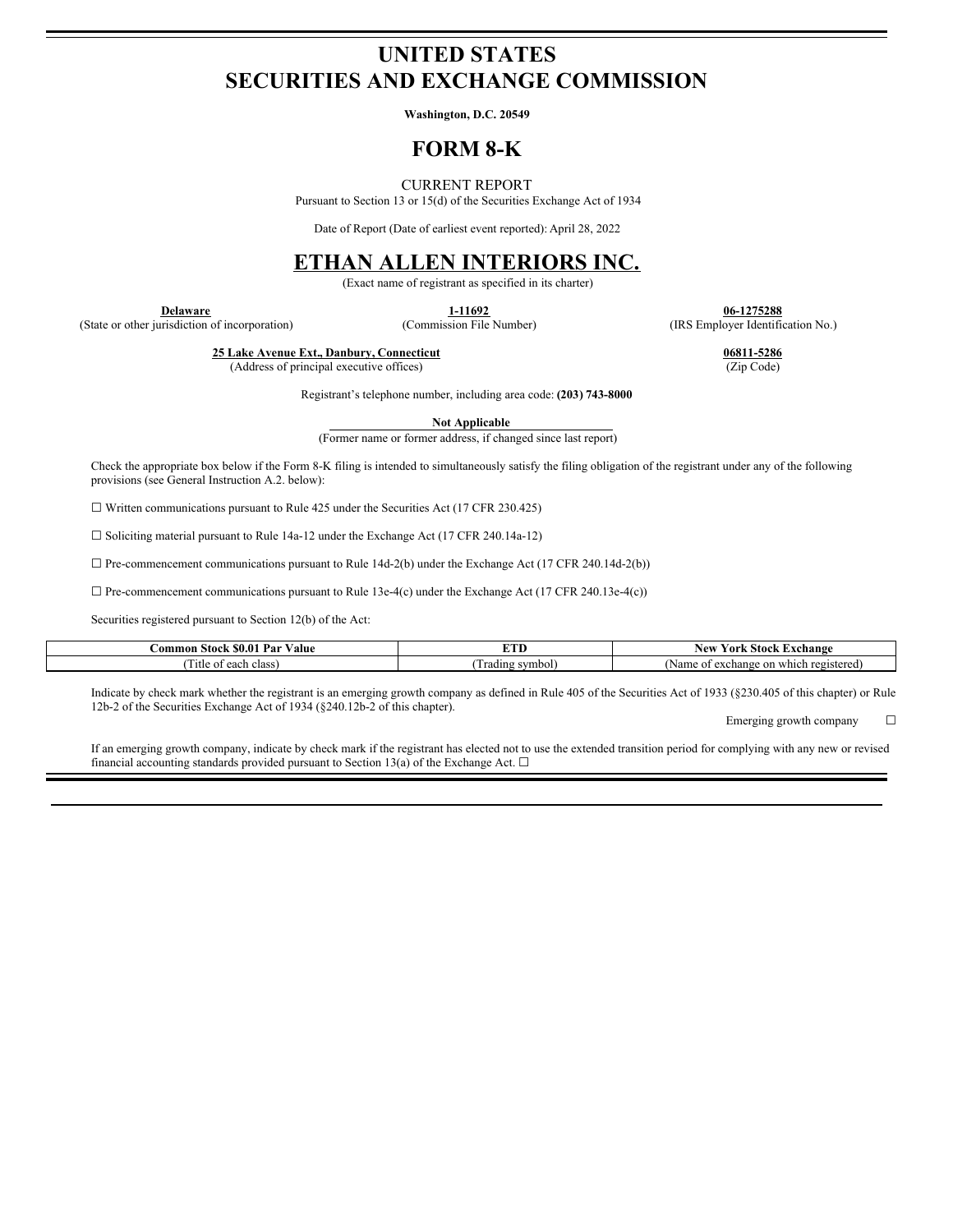#### **Item 2.02 Results of Operations and Financial Condition**

On April 28, 2022, Ethan Allen Interiors Inc. ("Ethan Allen" or the "Company") issued a press release announcing its financial and business results for its fiscal 2022 third quarter ended March 31, 2022. A copy of the press release is furnished as Exhibit 99.1 hereto and incorporated by reference herein. The information furnished pursuant to this Item 2.02 (Results of Operations and Financial Condition), including Exhibit 99.1, shall not be deemed "filed" for purposes of Section 18 of the Securities Exchange Act of 1934, as amended (such act being the "Exchange Act"), or otherwise subject to the liabilities of that section, and shall not be deemed to be incorporated by reference into any filing under the Securities Act of 1933, as amended, or the Exchange Act, except as shall be expressly set forth by specific reference in such a filing.

Exhibit 99.1 to this report contains certain financial measures that are considered non-GAAP financial measures as defined in the rules issued by the Securities and Exchange Commision. These non-GAAP measures are not in accordance with, or an alternative for, measures prepared in accordance with generally accepted accounting principles, and may be different from non-GAAP measures used by other companies. Non-GAAP measures have limitations in that they do not reflect all of the amounts associated with the Company's results of operations as determined in accordance with GAAP and that these measures should only be used to evaluate Ethan Allen's results of operations in conjunction with the corresponding GAAP measures. Ethan Allen believes that the presentation of non-GAAP measures when shown in conjunction with the corresponding GAAP measures, provides useful information to investors and management regarding financial and business trends relating to its financial condition and its historical and projected results of operations. Exhibit 99.1 to this Current Report contains the reconciliation of these non-GAAP financial measures to their most directly comparable financial measures calculated and presented in accordance with generally accepted accounting principles.

#### **Item 9.01 Financial Statements and Exhibits**

(d) Exhibits

- Exhibit No. Description
- 99.1 Press release dated April 28, 2022, [furnished](#page-6-0) herewith
- 104 Cover Page Interactive Data File (embedded within the Inline XBRL document)

#### **SIGNATURES**

Pursuant to the requirements of the Securities Exchange Act of 1934, as amended, the registrant has duly caused this report to be signed on its behalf by the undersigned hereunto duly authorized.

#### ETHAN ALLEN INTERIORS INC.

Date: April 28, 2022 By: /s/ Matthew J. McNulty

Matthew J. McNulty Senior Vice President, Chief Financial Officer and Treasurer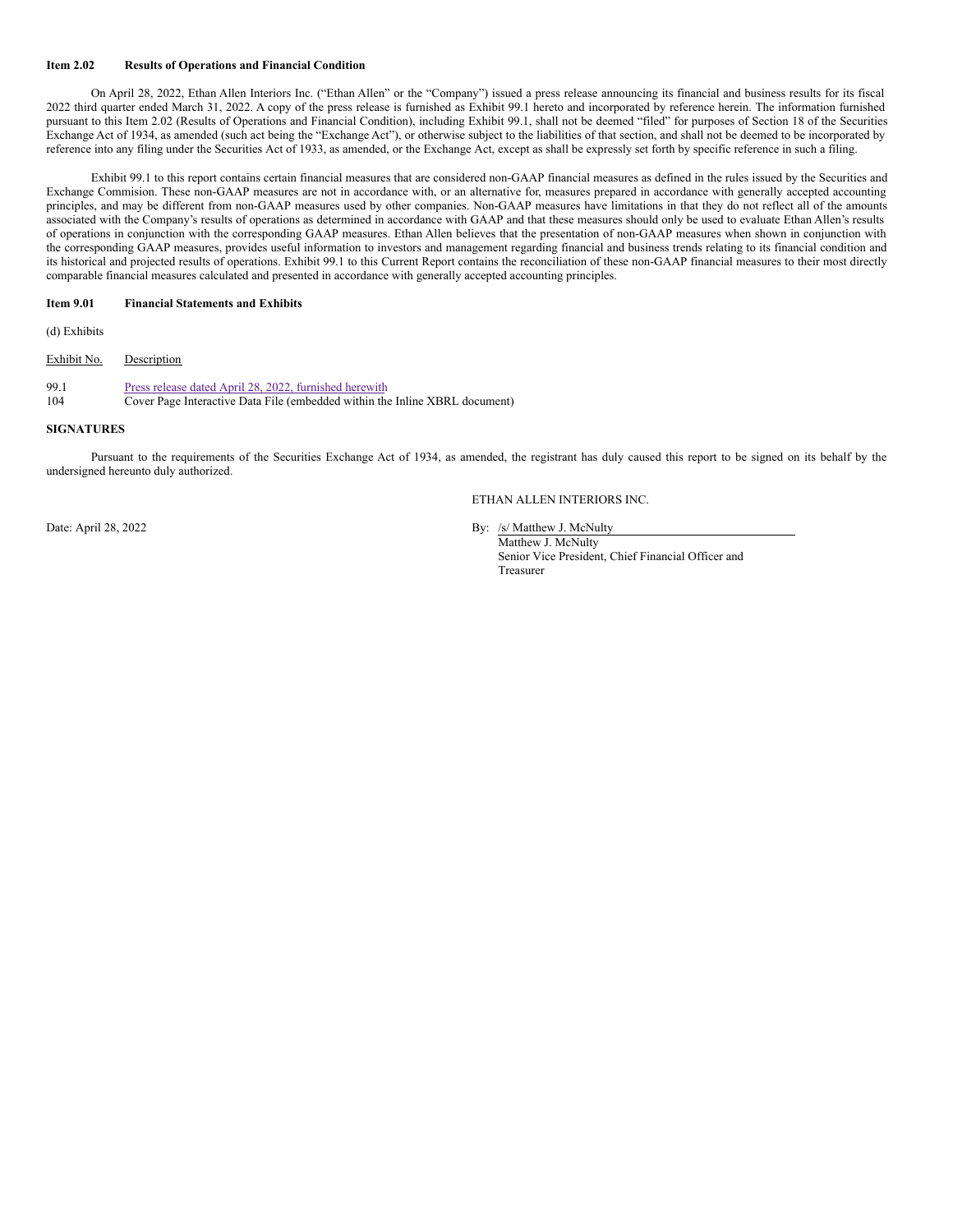# **Ethan Allen Reports Fiscal 2022 Third Quarter Results**

# *Strong Operating Results*

**DANBURY, CT** – **APRIL 28, 2022** – Ethan Allen Interiors Inc. ("Ethan Allen" or the "Company") (NYSE: ETD) today reported its financial and business results for its fiscal 2022 third quarter ended March 31, 2022.

Farooq Kathwari, Ethan Allen's Chairman, President and CEO commented, "We are pleased to report double-digit growth in many key operating metrics including sales, income, and earnings per share. Our vertically integrated business continues to produce strong results and positions us for future growth. Sales increased 11.7% to \$197.7 million, gross margin increased to 60.4%, and operating margin rose to 16.5%, resulting in diluted EPS of \$0.97, an increase of 59.0%. We paid regular quarterly cash dividends and ended the quarter with a strong balance sheet, including cash and investments of \$104.6 million as of March 31, 2022 and no debt. We have paid an annual cash dividend every year since 1996 and have increased our quarterly cash dividend each of the past three years."

Mr. Kathwari continued, "As we celebrate 90 years of innovation, we remain focused on a single enterprise model while maintaining an entrepreneurial attitude. We introduced several key initiatives during the just completed third quarter including enhancing our commitment to good corporate governance practices by adding a new Board member, new product introductions in upholstery, home office, lighting, outdoor living, decorative accents and a new flooring program, the expansion of our upholstery manufacturing in North Carolina, the opening of a new concept retail design center in Westport, CT, combining enhanced technology and personal service, and expanding our critically important effective marketing campaign."

"Despite the challenges faced during the quarter, we are managing through them to improve efficiencies, work through our backlog and service customers and consumers while achieving strong profitability. We also took selective price increases to counter rising raw material, freight and labor costs. While we are pleased with our third quarter performance, we also recognize there are several external factors, such as record inflation, rising interest rates, supply chain challenges and global unrest, that have created higher levels of uncertainty. We expect to see softening consumer interest in home furnishings and to address this expected trend, we remain focused on maintaining strong marketing programs, differentiation of relevant offerings, strong and talented associates, and control over our manufacturing and logistics. We remain cautiously optimistic," concluded Mr. Kathwari.

### **FISCAL 2022 THIRD QUARTER HIGHLIGHTS\***

- Consolidated net sales increased 11.7% to \$197.7 million
	- o Retail net sales of \$166.7 million increased 17.9%
	- o Wholesale net sales of \$121.0 million increased 12.3%
- Demand trends remain strong
	- o Wholesale segment written orders declined 0.2%; up 8.4% from the third quarter of fiscal 2019 (prior to the start of the COVID-19 pandemic)
	- o Retail segment written orders declined 3.0%; up 18.2% compared with the third quarter of fiscal 2019
- Consolidated gross margin increased to 60.4% from strong retail segment sales, product pricing actions, a favorable product mix and higher manufacturing production partially offset by higher input and freight costs
- Operating margin of 16.5%; adjusted operating margin grew to 15.8% due to strong net sales growth, retail gross margin expansion and cost containment measures; selling, general and administrative expenses decreased from 46.2% to 44.7% of net sales, reflecting the Company's operating leverage
- Diluted EPS of \$0.97 compared with \$0.61; adjusted diluted EPS of \$0.93 increased 60.3% compared with \$0.58
- Generated \$17.3 million of cash from operating activities; cash and investments of \$104.6 million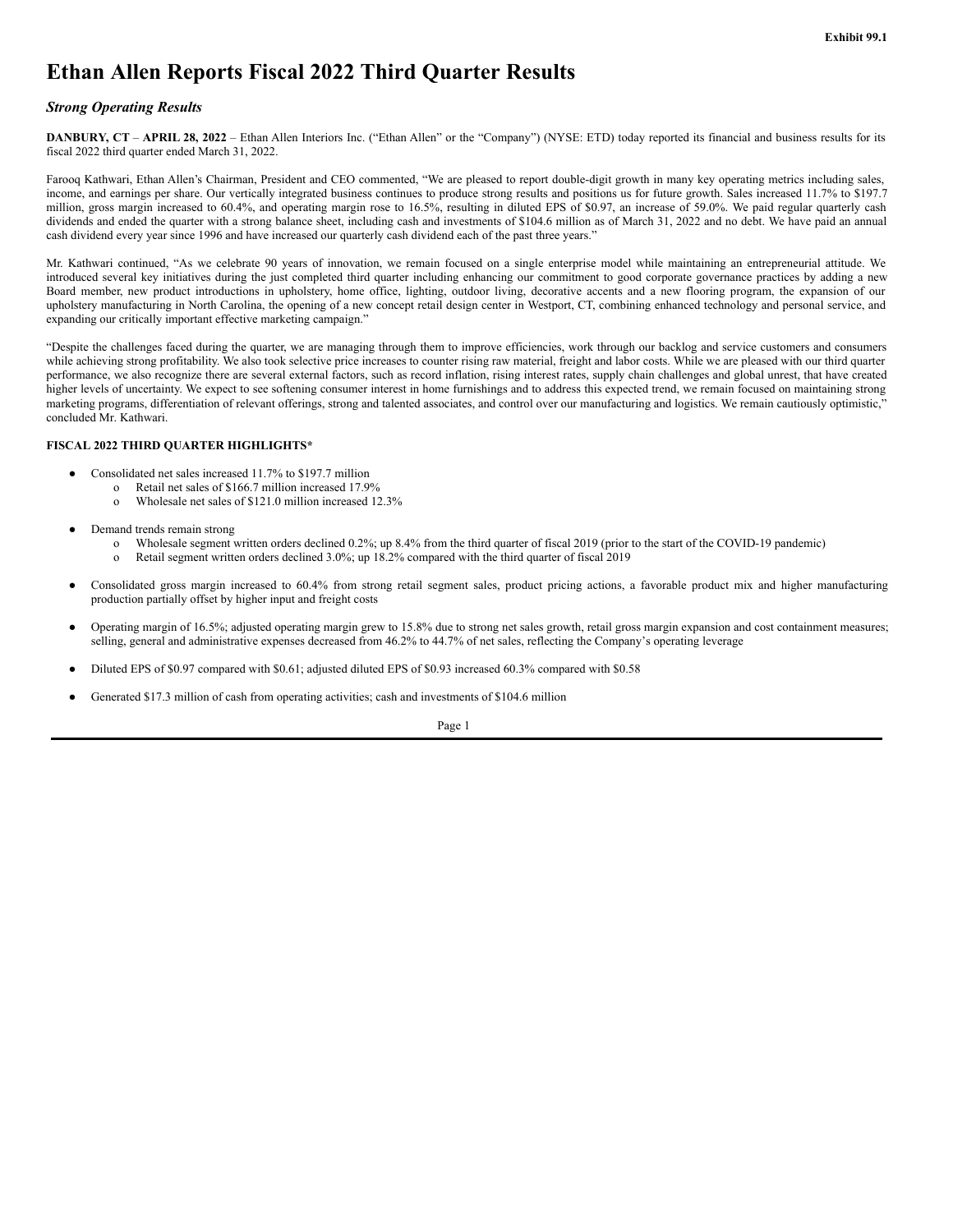- Paid regular quarterly dividends of \$0.29 per share on January 5, 2022 and February 23, 2022 totaling \$14.7 million
- Announced the strengthening of the Company's Board of Directors through the election of María Eugenia (Gina) Casar, effective January 25, 2022
- Expanded manufacturing capacity in North Carolina through the purchase of certain property, plant and equipment of Dimension Wood Products, Inc. on February 17, 2022
- Opened the Company's seventh location in Connecticut, with the grand opening of a new concept design center in Westport, CT; more recently on April 22, 2022, a new design center in Walnut Creek, CA was opened
- Ethan Allen Mexico was named environmentally and socially responsible in March 2022 by the Mexican Center for Corporate Philanthropy and the Alliance for Corporate Social Responsibility

\* See reconciliation of U.S. GAAP to adjusted key financial measures in the back of this press release. Comparisons are to the third quarter of fiscal 2021.

### **KEY FINANCIAL MEASURES\***

#### *(Unaudited)*

*(In thousands, except per share data)*

|                                      | Three months ended |               |          |               |           |         | Nine months ended |          |            |  |  |
|--------------------------------------|--------------------|---------------|----------|---------------|-----------|---------|-------------------|----------|------------|--|--|
|                                      | March 31,          |               |          |               | March 31, |         |                   |          |            |  |  |
|                                      | 2022               |               | 2021     | $%$ Change    |           | 2022    |                   | 2021     | % Change   |  |  |
| Net sales                            | 197,659            | \$            | 176,962  | $11.7\%$      | S         | 588,079 | \$                | 506,846  | $16.0\%$   |  |  |
| GAAP gross profit                    | 119.460            |               | 101,409  | 17.8%         | -S        | 350,921 |                   | 288,511  | 21.6%      |  |  |
| Adjusted gross profit*               | \$<br>119,460      |               | 101.409  | 17.8%         | -S        | 350.921 |                   | 288,900  | 21.5%      |  |  |
| GAAP gross margin                    | 60.4%              |               | 57.3%    |               |           | 59.7%   |                   | 56.9%    |            |  |  |
| Adjusted gross margin*               | 60.4%              |               | 57.3%    |               |           | 59.7%   |                   | 57.0%    |            |  |  |
| GAAP operating income                | 32,653             | S             | 18,987   | 72.0%         | -S        | 96,305  | S                 | 53,223   | 80.9%      |  |  |
| Adjusted operating income*           | 31,302             | <sup>\$</sup> | 19,580   | $59.9\%$ \$   |           | 91,802  |                   | 55,251   | 66.2%      |  |  |
| GAAP operating margin                | 16.5%              |               | $10.7\%$ |               |           | 16.4%   |                   | 10.5%    |            |  |  |
| Adjusted operating margin*           | 15.8%              |               | 11.1%    |               |           | 15.6%   |                   | $10.9\%$ |            |  |  |
| GAAP net income                      | 24,714             | S             | 15,608   | 58.3% \$      |           | 71,761  | \$.               | 41,844   | 71.5%      |  |  |
| Adjusted net income*                 | 23,702             | <sup>\$</sup> | 14,675   | $61.5\%$ \$   |           | 68,388  | S                 | 41,126   | 66.3%      |  |  |
| Effective tax rate                   | 24.2%              |               | 17.8%    |               |           | 25.4%   |                   | 20.2%    |            |  |  |
| <b>GAAP</b> diluted EPS              | \$<br>0.97         | <sup>\$</sup> | 0.61     | $59.0\%$ \$   |           | 2.81    | <b>S</b>          | 1.65     | 70.3%      |  |  |
| Adjusted diluted EPS*                | 0.93               | S             | 0.58     | $60.3\%$ \$   |           | 2.68    | \$                | 1.63     | 64.4%      |  |  |
| Cash flows from operating activities | 17,300             | \$            | 36,202   | $(52.2\%)$ \$ |           | 40,001  |                   | 102,120  | $(60.8\%)$ |  |  |

\* See reconciliation of U.S. GAAP to adjusted key financial measures in the back of this press release

#### **BALANCE SHEET and CASH FLOW**

*Total cash and cash equivalents* were \$95.0 million at March 31, 2022, compared with \$104.6 million at June 30, 2021. Cash decreased \$9.6 million during the first nine months of fiscal 2022 due to \$40.1 million in cash dividends paid, including a special dividend of \$19.0 million, capital expenditures of \$9.0 million and net purchases of investments of \$9.5 million partially offset by net cash provided by operating activities of \$40.0 million and \$10.6 million in proceeds received from sales of property, plant and equipment.

*Cash from operating activities*totaled \$40.0 million, a decrease from \$102.1 million in the prior year period primarily due to an increase in working capital partially offset by higher net income generated during the period. The increase in working capital was primarily from higher inventory to increase material availability to support expanded manufacturing and distribution capacity to meet written order growth. The combination of growing our inventory balance to support high demand and the change in customer deposits from increased net shipments led to the significant year-over-year change in working capital.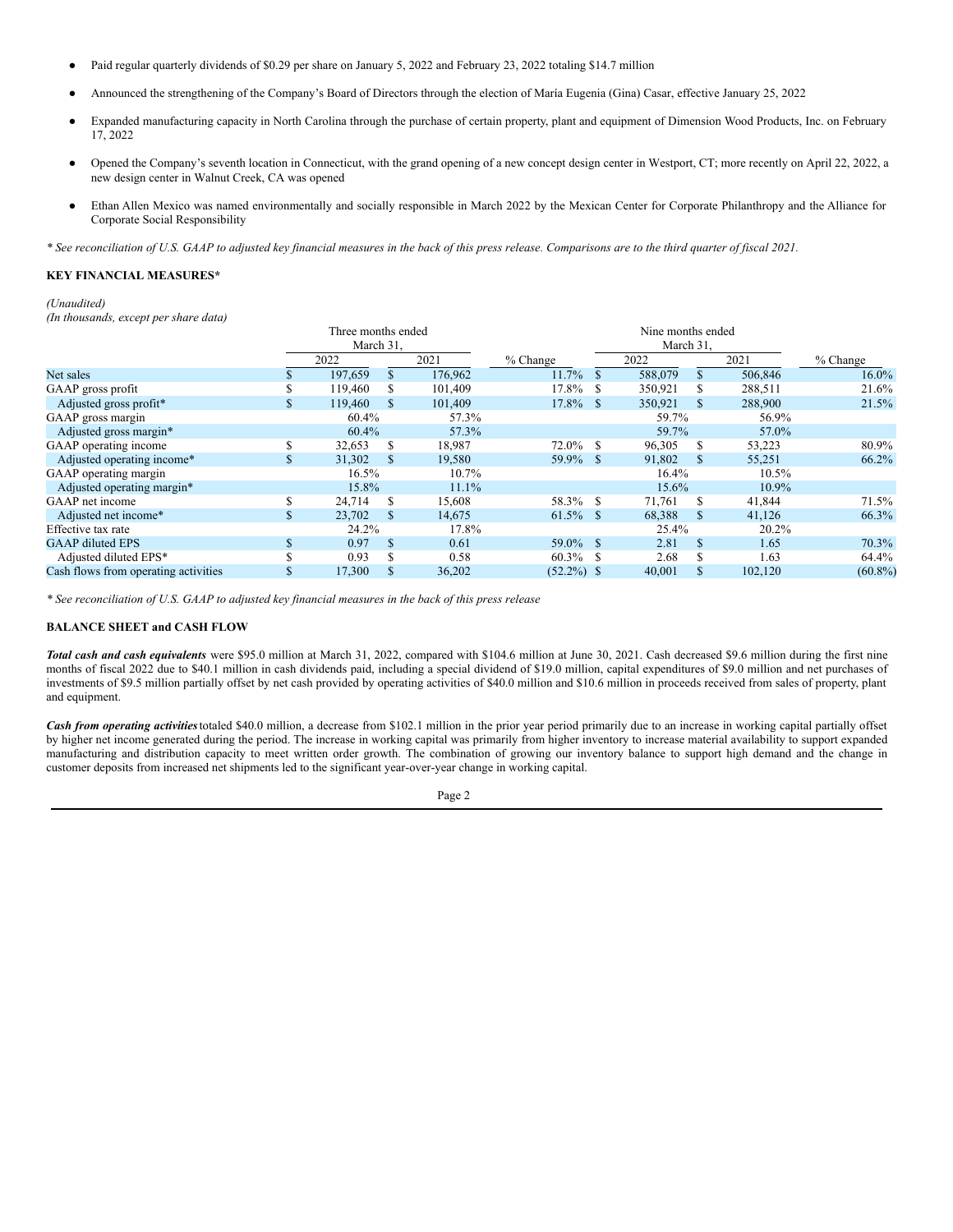*Inventories, net* increased to \$182.7 million at March 31, 2022, compared with \$144.0 million at June 30, 2021, as the Company continues to increase its manufacturing productivity and service center inventory. The higher levels of inventory increased material availability to support increased production as well as to help protect against future supply chain disruptions and price increases.

*Customer deposits* from written orders increased \$5.8 million during the first nine months and totaled \$136.4 million at March 31, 2022. While manufacturing capacity has increased, demand continues to be well above pre-pandemic levels, which drove up customer deposits. Due to the strong written orders taken at both the retail and wholesale segments, order backlog increased and is up approximately 5% compared to the beginning of the fiscal year.

*No debt outstanding* as of March 31, 2022.

### **DIVIDENDS**

On April 26, 2022, the Company's Board of Directors declared and increased the regular quarterly cash dividend to \$0.32 per share, payable on May 25, 2022, to shareholders of record at the close of business on May 10, 2022. Ethan Allen has a long history of returning capital to shareholders and is pleased to increase its regular quarterly cash dividend by 10%, which highlights the Company's strong balance sheet and operating results.

#### **CONFERENCE CALL**

Ethan Allen will host an analyst conference call today, April 28, 2022, at 5:00 PM (Eastern Time) to discuss its results. The analyst conference call will be webcast live from the Company's Investor Relations website at https://ir.ethanallen.com.

The following information is provided for those who would like to participate:

- U.S. Participants: 877-705-2976
- International Participants: 201-689-8798
- Meeting Number:13727696

For those unable to listen live, an archived recording of the call will be made available on the Company's website referenced above for at least 60 days.

#### **ABOUT ETHAN ALLEN**

Ethan Allen Interiors Inc. (NYSE: ETD) is a leading interior design company, manufacturer and retailer in the home furnishings marketplace. The Company is a global luxury home fashion brand that is vertically integrated from product design through home delivery, which offers its customers stylish product offerings, artisanal quality, and personalized service. The Company provides complimentary interior design service to its clients and sells a full range of home furnishings through a retail network of design centers located throughout the United States and abroad as well as online at ethanallen.com. Ethan Allen owns and operates ten manufacturing facilities located in the United States, Mexico and Honduras, including one sawmill, one rough mill and a lumberyard. Approximately 75% of its products are manufactured or assembled in these North American facilities.

For more information on Ethan Allen's products and services, visitwww.ethanallen.com.

*Investor / Media Contact:*

Matt McNulty Senior Vice President, Chief Financial Officer and Treasurer IR@ethanallen.com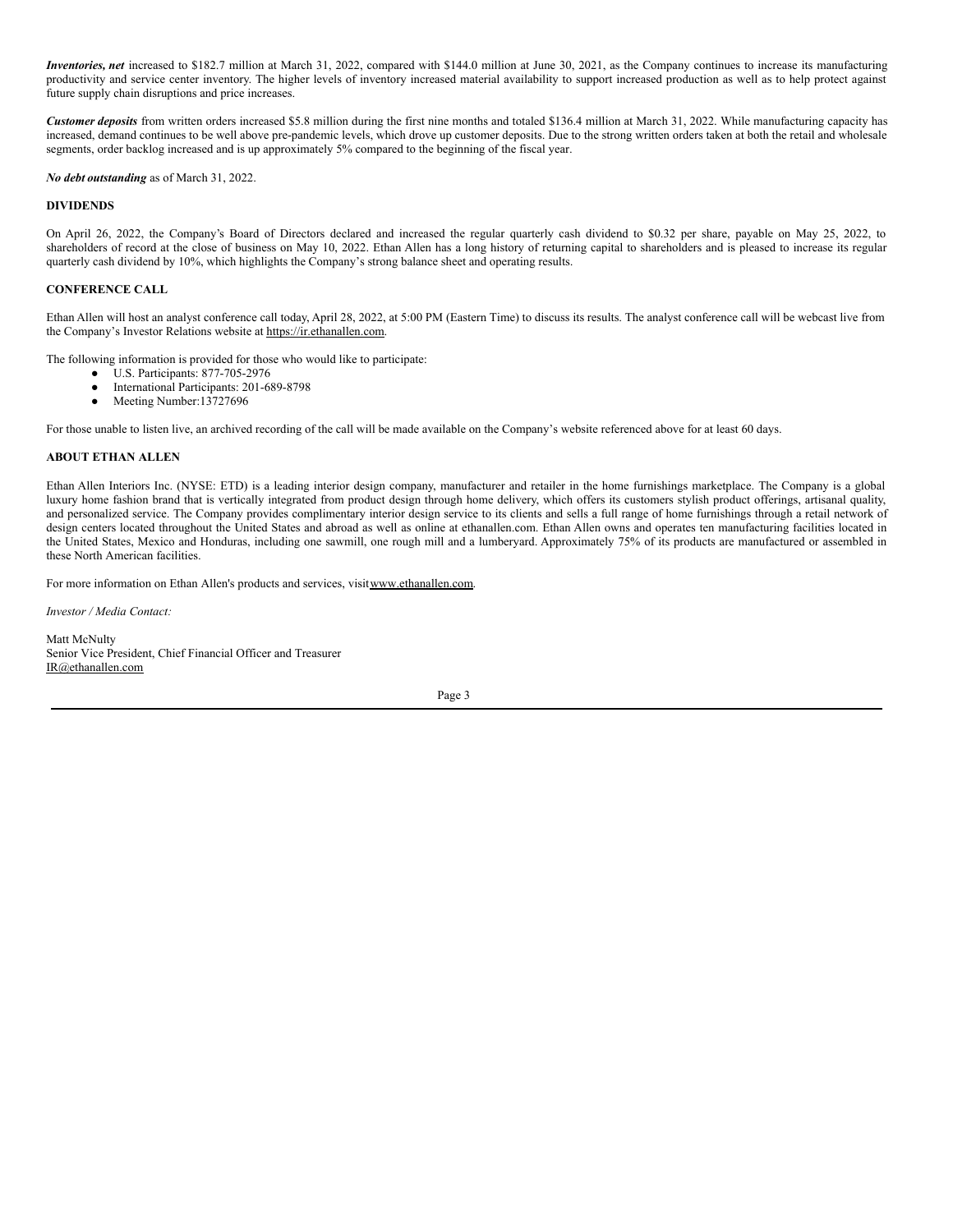#### **ABOUT NON-GAAP FINANCIAL MEASURES**

This press release is intended to supplement, rather than to supersede, the Company's consolidated financial statements, which are prepared and presented in accordance with U.S. generally accepted accounting principles ("GAAP"). In this press release the Company has included financial measures that are derived from the consolidated financial statements but are not presented in accordance with GAAP. The Company uses non-GAAP financial measures, including adjusted gross profit and margin, adjusted operating income and margin, adjusted net income, and adjusted diluted EPS (collectively "non-GAAP financial measures"). The Company computes these non-GAAP financial measures by adjusting the comparable GAAP measure to remove the impact of certain charges and gains and the related tax effect of these adjustments. Investors should consider these non-GAAP financial measures in addition to, and not as a substitute for, or superior to, the financial performance measures prepared in accordance with GAAP. The Company uses these non-GAAP financial measures for financial and operational decision making and to evaluate period-to-period comparisons. The Company believes that they provide useful information about operating results, enhance the overall understanding of past financial performance and prospects, and allow for greater transparency with respect to key metrics used by management in its financial and operational decision making. A reconciliation of these non-GAAP financial measures to the most directly comparable financial measure reported in accordance with GAAP is provided at the end of this press release.

## **FORWARD-LOOKING STATEMENTS**

This press release contains "forward-looking statements" within the meaning of the Private Securities Litigation Reform Act of 1995, Section 27A of the Securities Act of 1933 and Section 21E of the Securities Exchange Act of 1934, as amended (the "Exchange Act"). Generally, forward-looking statements represent management's beliefs and assumptions concerning current expectations, projections or trends relating to results of operations, financial results, financial condition, strategic objectives and plans, expenses, dividends, share repurchases, liquidity, use of cash and cash requirements, investments, future economic performance, business and industry and the effect of the COVID-19 pandemic on the business operations and financial results. Such forward-looking statements can be identified by the fact that they do not relate strictly to historical or current facts. These forward-looking statements may include words such as "anticipate," "estimate," "expect," "project," "plan," "intend," "believe," "continue," "may," "will," "short-term," "target," "outlook," "forecast," "future," "strategy," "opportunity," "would," "guidance," "non-recurring," "one-time," "unusual," "should," "likely," "COVID-19 impact," and other words and terms of similar meaning in connection with any discussion of the timing or nature of future operating or financial performance or other events. The Company derives many of its forward-looking statements from operating budgets and forecasts, which are based upon many detailed assumptions. While the Company believes that its assumptions are reasonable, it cautions that it is very difficult to predict the impact of known factors and it is impossible for the Company to anticipate all factors that could affect actual results and matters that are identified as "short term," "non-recurring," "unusual," "one-time," or other words and terms of similar meaning may in fact recur in one or more future financial reporting periods.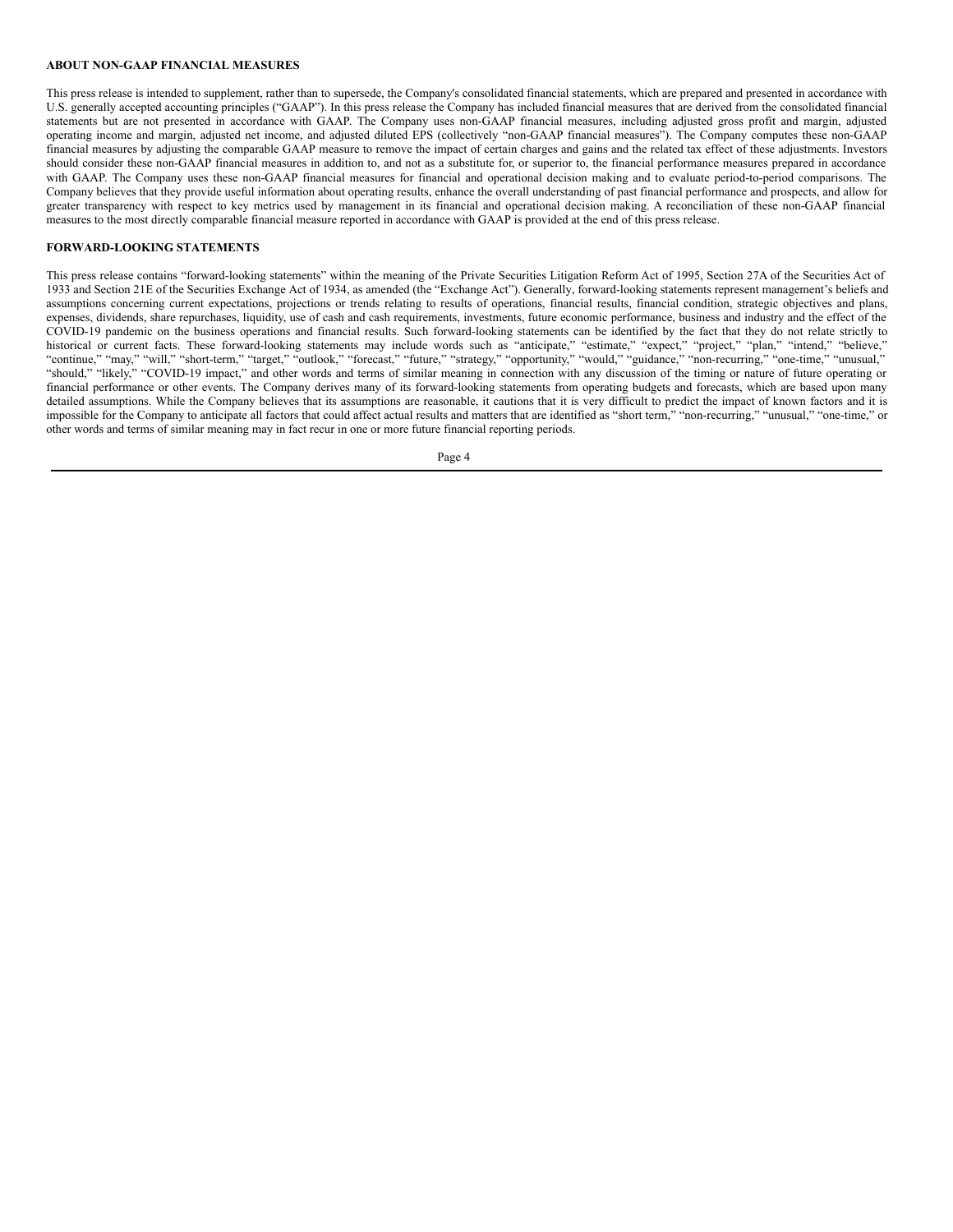<span id="page-6-0"></span>Forward-looking statements are subject to risks and uncertainties that may cause actual results to differ materially from those that are expected. Actual results could differ materially from those anticipated in the forward-looking statements due to a number of risks and uncertainties including, but not limited to the following: the global COVID-19 pandemic has, and could continue to have, a materially adverse effect on the Company's business and its results of operations; a resurgence of COVID-19 and resulting containment measures could negatively impact its ability to fulfill existing order backlog or cause changes in consumer demand; a resurgence of COVID-19 could lead to temporary closures, including distribution centers; the Company may require additional funding from external sources, which may not be available at the levels required, or may cost more than expected; declines in certain economic conditions, which impact consumer confidence and spending; financial or operational difficulties due to competition in the residential home furnishings industry; a significant shift in consumer preference toward purchasing products online; an overall decline in the health of the economy and consumer spending may reduce consumer purchases of discretionary items; inability to maintain and enhance the Ethan Allen brand; failure to successfully anticipate or respond to changes in consumer tastes and trends in a timely manner; inability to maintain current design center locations at current costs; failure to select and secure appropriate retail locations; disruptions in the supply chain and supply chain management; fluctuations in the price, availability and quality of raw materials resulting in increased costs and production delays, and which could result in a decline in sales; competition from overseas manufacturers and domestic retailers; the number of manufacturing and distribution sites may increase exposure to business disruptions and could result in higher transportation costs; current and former manufacturing and retail operations and products are subject to increasingly stringent environmental, health and safety requirements; product recalls or product safety concerns; extensive reliance on information technology systems to process transactions, summarize results, and manage the business and that of certain independent retailers; disruptions in both primary and back-up systems; successful cyber-attacks and the ability to maintain adequate cyber-security systems and procedures; loss, corruption and misappropriation of data and information relating to customers; global and local economic uncertainty may materially adversely affect manufacturing operations or sources of merchandise and international operations; changes in United States trade and tax policies; the phasing out of LIBOR and the impact on interest rates used in future borrowings; reliance on certain key personnel, loss of key personnel or inability to hire additional qualified personnel; potential future asset impairment charges resulting from changes to estimates or projections used to assess assets' fair value, financial results that are lower than current estimates or determinations to close underperforming locations; access to consumer credit could be interrupted as a result of external conditions; failure to protect the Company's intellectual property; hazards and risks which may not be fully covered by insurance; significant labor competition, wage pressure, and at times, a shortage of qualified talent; labor disruptions resulting from COVID-19 vaccination mandates; and other factors disclosed in Part I, Item 1A. Risk Factors, in the Company's 2021 Annual Report on Form 10-K.

All forward-looking statements attributable to the Company, or persons acting on its behalf, are expressly qualified in their entirety by these cautionary statements, as well as other cautionary statements. A reader should evaluate all forward-looking statements made in this press release in the context of these risks and uncertainties. Given the risks and uncertainties surrounding forward-looking statements, you should not place undue reliance on these statements. Many of these factors are beyond the Company's ability to control or predict. The forward-looking statements included in this press release are made only as of the date hereof. The Company undertakes no obligation to publicly update or revise any forward-looking statement, whether as a result of new information, future events or otherwise, except as otherwise required by law.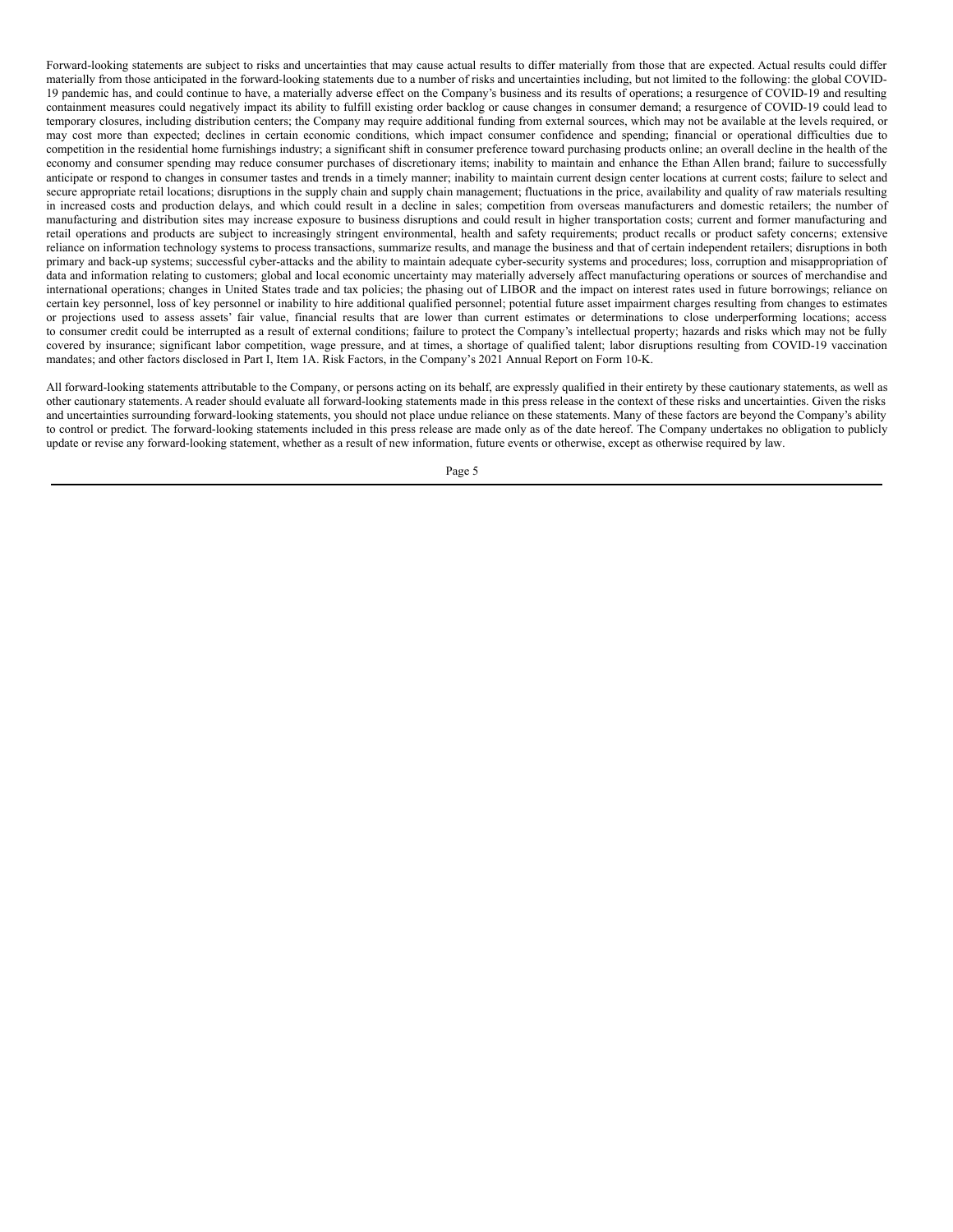#### **Ethan Allen Interiors Inc.**

**Consolidated Statements of Comprehensive Income**

*(Unaudited)*

*(In thousands, except per share data)*

|                                                          | Three months ended |           |          |              |         | Nine months ended |          |              |         |  |  |  |
|----------------------------------------------------------|--------------------|-----------|----------|--------------|---------|-------------------|----------|--------------|---------|--|--|--|
|                                                          |                    | March 31, |          |              |         |                   |          | March 31,    |         |  |  |  |
|                                                          |                    |           | 2022     |              | 2021    |                   | 2022     |              | 2021    |  |  |  |
| Net sales                                                |                    |           | 197,659  | $\mathbb{S}$ | 176,962 | \$                | 588,079  | $\mathbb{S}$ | 506,846 |  |  |  |
| Cost of sales                                            |                    |           | 78,199   |              | 75,553  |                   | 237,158  |              | 218,335 |  |  |  |
| Gross profit                                             |                    |           | 119,460  |              | 101,409 |                   | 350,921  |              | 288,511 |  |  |  |
| Selling, general and administrative expenses             |                    |           | 88,270   |              | 81,829  |                   | 259,457  |              | 233,649 |  |  |  |
| Restructuring and other impairment charges, net of gains |                    |           | (1, 463) |              | 593     |                   | (4, 841) |              | 1,639   |  |  |  |
| Operating income                                         |                    |           | 32,653   |              | 18,987  |                   | 96,305   |              | 53,223  |  |  |  |
| Other expenses                                           |                    |           |          |              |         |                   |          |              |         |  |  |  |
| Interest and other financing costs                       |                    |           | 51       |              | 51      |                   | 147      |              | 433     |  |  |  |
| Other income (expense), net                              |                    |           | (10)     |              | 57      |                   | (8)      |              | (378)   |  |  |  |
| Income before income taxes                               |                    |           | 32,592   |              | 18,993  |                   | 96,150   |              | 52,412  |  |  |  |
| Income tax expense                                       |                    |           | 7,878    |              | 3,385   |                   | 24,389   |              | 10,568  |  |  |  |
| Net income                                               |                    |           | 24,714   |              | 15,608  |                   | 71,761   |              | 41,844  |  |  |  |
|                                                          |                    |           |          |              |         |                   |          |              |         |  |  |  |
| Per share data                                           |                    |           |          |              |         |                   |          |              |         |  |  |  |
| Diluted earnings per common share:                       |                    |           |          |              |         |                   |          |              |         |  |  |  |
| Net income per diluted share                             |                    | \$        | 0.97     | \$.          | 0.61    | $\mathbb{S}$      | 2.81     | \$.          | 1.65    |  |  |  |
| Diluted weighted average common shares                   |                    |           | 25,549   |              | 25,400  |                   | 25,504   |              | 25,305  |  |  |  |
|                                                          |                    |           |          |              |         |                   |          |              |         |  |  |  |
|                                                          | Page 6             |           |          |              |         |                   |          |              |         |  |  |  |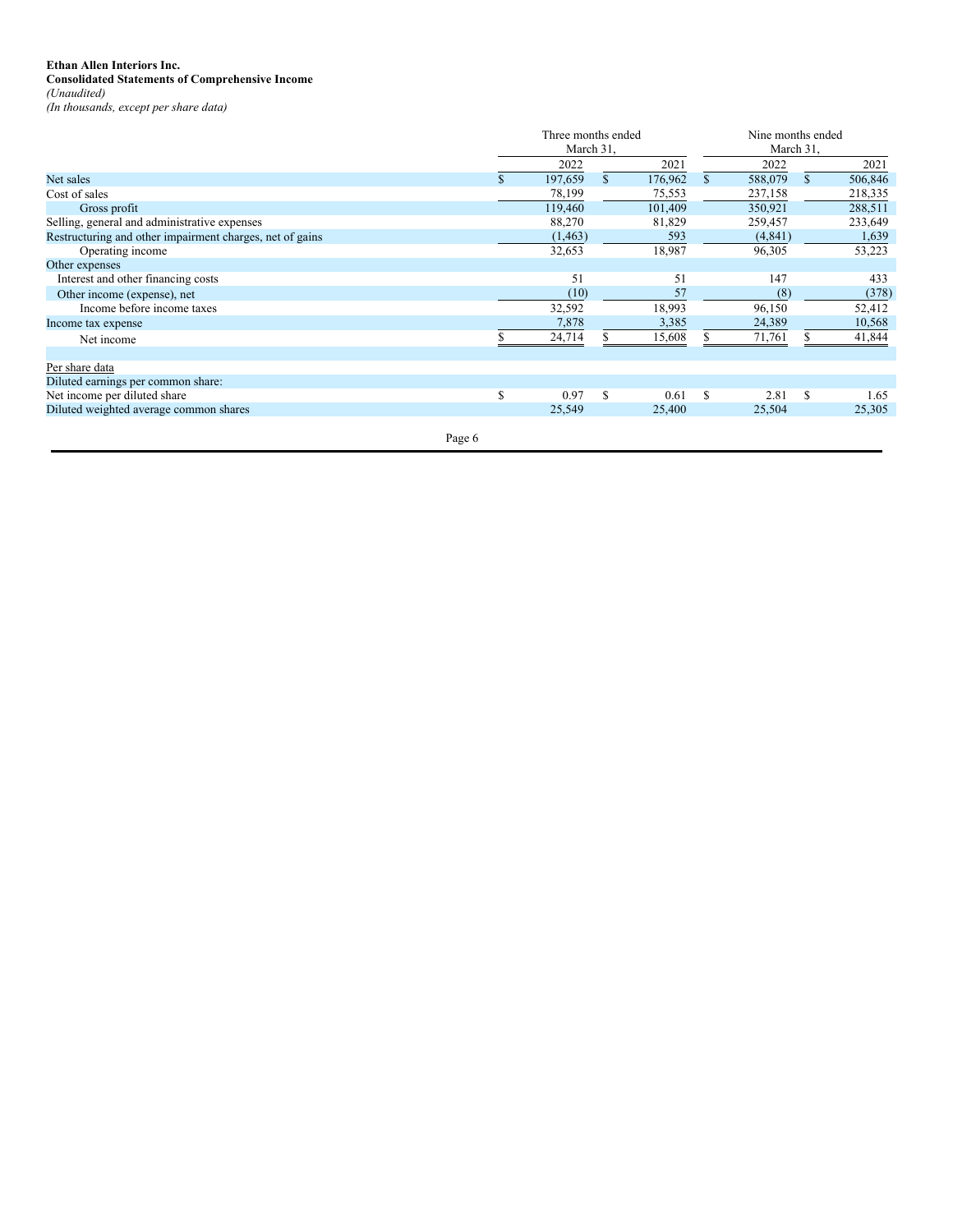#### Ethan Allen Interiors Inc.

**Condensed Consolidated B a l a n c e S h e e t s**

*(Unaudited) (In thousands)* 

|                                                 |              | March 31,<br>2022 |               | June 30,<br>2021 |
|-------------------------------------------------|--------------|-------------------|---------------|------------------|
| <b>ASSETS</b>                                   |              |                   |               |                  |
| Current assets:                                 |              |                   |               |                  |
| Cash and cash equivalents                       | $\mathbf S$  | 95,045            | $\mathcal{S}$ | 104,596          |
| Investments                                     |              | 9.525             |               |                  |
| Accounts receivable, net                        |              | 11,549            |               | 9,026            |
| Inventories, net                                |              | 182,689           |               | 143,978          |
| Prepaid expenses and other current assets       |              | 42,041            |               | 37,679           |
| Total current assets                            |              | 340,849           |               | 295,279          |
|                                                 |              | 223,067           |               | 231,446          |
| Property, plant and equipment, net<br>Goodwill  |              | 25,388            |               | 25,388           |
| Intangible assets                               |              | 19.740            |               | 19,740           |
| Operating lease right-of-use assets             |              | 102,477           |               |                  |
| Deferred income taxes                           |              | 566               |               | 108,730<br>1,078 |
| Other assets                                    |              | 2,816             |               | 1,584            |
|                                                 | \$           | 714,903           | \$            | 683,245          |
| <b>Total ASSETS</b>                             |              |                   |               |                  |
| LIABILITIES AND SHAREHOLDERS' EQUITY            |              |                   |               |                  |
| <b>Current liabilities:</b>                     |              |                   |               |                  |
| Accounts payable and accrued expenses           | $\mathbb{S}$ | 42,696            | $\mathbb{S}$  | 37,786           |
| Customer deposits and deferred revenue          |              | 136,425           |               | 130,635          |
| Accrued compensation and benefits               |              | 19,974            |               | 23,866           |
| Current operating lease liabilities             |              | 26,269            |               | 27,395           |
| Other current liabilities                       |              | 5,073             |               | 4,220            |
| Total current liabilities                       |              | 230,437           |               | 223,902          |
| Operating lease liabilities, long-term          |              | 91,157            |               | 97,911           |
| Deferred income taxes                           |              | 6,223             |               | 5,028            |
| Other long-term liabilities                     |              | 3,147             |               | 4,986            |
| <b>Total LIABILITIES</b>                        | S            | 330,964           | <sup>\$</sup> | 331,827          |
|                                                 |              |                   |               |                  |
| Shareholders' equity:                           |              |                   |               |                  |
| Ethan Allen Interiors Inc. shareholders' equity | $\mathbf S$  | 383,976           | $\mathcal{S}$ | 351,443          |
| Noncontrolling interests                        |              | (37)              |               | (25)             |
| Total shareholders' equity                      | $\mathbb{S}$ | 383.939           | $\mathbb{S}$  | 351,418          |
| Total LIABILITIES AND SHAREHOLDERS' EQUITY      | \$           | 714,903           | \$            | 683,245          |
|                                                 |              |                   |               |                  |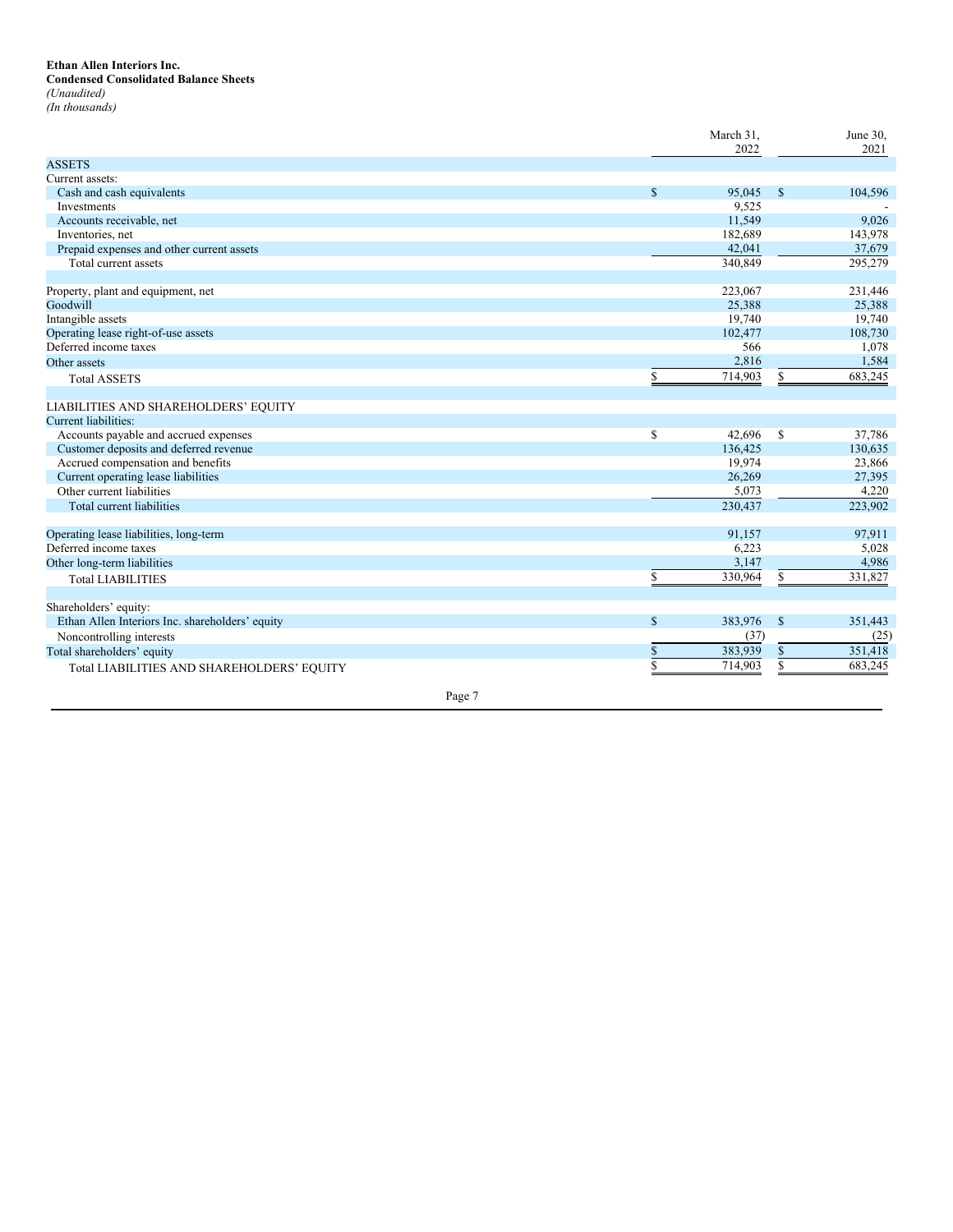#### **Reconciliation of Non-GAAP Financial Measures**

To supplement the financial measures prepared in accordance with GAAP, the Company uses non-GAAP financial measures, including adjusted gross profit and margin, adjusted operating income and margin, adjusted net income, and adjusted diluted earnings per share. The reconciliations of these non-GAAP financial measures to the most directly comparable financial measures calculated and presented in accordance with GAAP are shown in tables below.

These non-GAAP measures are derived from the consolidated financial statements but are not presented in accordance with GAAP. The Company believes these non-GAAP measures provide a meaningful comparison of its results to others in its industry and prior year results. Investors should consider these non-GAAP financial measures in addition to, and not as a substitute for, its financial performance measures prepared in accordance with GAAP. Moreover, these non-GAAP financial measures have limitations in that they do not reflect all the items associated with the operations of the business as determined in accordance with GAAP. Other companies may calculate similarly titled non-GAAP financial measures differently than the Company does, limiting the usefulness of those measures for comparative purposes.

Despite the limitations of these non-GAAP financial measures, the Company believes these adjusted financial measures and the information they provide are useful in viewing its performance using the same tools that management uses to assess progress in achieving its goals. Adjusted measures may also facilitate comparisons to historical performance.

The following tables below provide a reconciliation of non-GAAP financial measures used in this release to the most directly comparable GAAP financial measures.

| (Unaudited)                                               |              |                                 |             |         |             |                                |    |         |          |
|-----------------------------------------------------------|--------------|---------------------------------|-------------|---------|-------------|--------------------------------|----|---------|----------|
| (In thousands, except per share data)                     |              | Three months ended<br>March 31, |             |         |             | Nine months ended<br>March 31, |    |         |          |
|                                                           |              | 2022                            |             | 2021    | % Change    | 2022                           |    | 2021    | % Change |
| Consolidated Adjusted Gross Profit / Gross Margin         |              |                                 |             |         |             |                                |    |         |          |
| <b>GAAP</b> Gross profit                                  |              | 119,460                         | S           | 101,409 | $17.8\%$ \$ | 350,921                        | S  | 288,511 | 21.6%    |
| Adjustments (pre-tax) *                                   |              |                                 |             |         |             |                                |    | 389     |          |
| Adjusted gross profit *                                   | S            | 119,460                         | S           | 101,409 | $17.8\%$ \$ | 350,921                        | S  | 288,900 | 21.5%    |
| Adjusted gross margin *                                   |              | 60.4%                           |             | 57.3%   |             | 59.7%                          |    | 57.0%   |          |
| Consolidated Adjusted Operating Income / Operating Margin |              |                                 |             |         |             |                                |    |         |          |
| GAAP Operating income                                     |              | 32,653                          | S           | 18,987  | 72.0% \$    | 96,305                         | S  | 53,223  | 80.9%    |
| Adjustments (pre-tax)*                                    |              | (1,351)                         |             | 593     |             | (4,503)                        |    | 2,028   |          |
| Adjusted operating income*                                | S            | 31,302                          | S           | 19,580  | 59.9% \$    | 91,802                         | S  | 55,251  | 66.2%    |
|                                                           |              |                                 |             |         |             |                                |    |         |          |
| Consolidated Net sales                                    | S            | 197,659                         | S           | 176,962 | $11.7\%$ \$ | 588,079                        | S  | 506,846 | 16.0%    |
| <b>GAAP</b> Operating margin                              |              | 16.5%                           |             | 10.7%   |             | 16.4%                          |    | 10.5%   |          |
| Adjusted operating margin*                                |              | 15.8%                           |             | 11.1%   |             | 15.6%                          |    | 10.9%   |          |
| Consolidated Adjusted Net Income / Adjusted Diluted EPS   |              |                                 |             |         |             |                                |    |         |          |
| <b>GAAP</b> Net income                                    | \$           | 24,714                          | $\mathbf S$ | 15,608  | 58.3% \$    | 71,761                         | \$ | 41.844  | 71.5%    |
| Adjustments, net of tax*                                  |              | (1,012)                         |             | (933)   |             | (3,373)                        |    | (718)   |          |
| Adjusted net income                                       | $\mathbb{S}$ | 23,702                          | S           | 14.675  | $61.5\%$ \$ | 68,388                         | S  | 41,126  | 66.3%    |
| Diluted weighted average common shares                    |              | 25,549                          |             | 25,400  |             | 25,504                         |    | 25,305  |          |
| <b>GAAP Diluted EPS</b>                                   | \$           | 0.97                            | $\mathbf S$ | 0.61    | $59.0\%$ \$ | 2.81                           | \$ | 1.65    | 70.3%    |
| Adjusted diluted EPS*                                     | S            | 0.93                            | S           | 0.58    | $60.3\%$ \$ | 2.68                           | S  | 1.63    | 64.4%    |
|                                                           |              |                                 |             | Page 8  |             |                                |    |         |          |